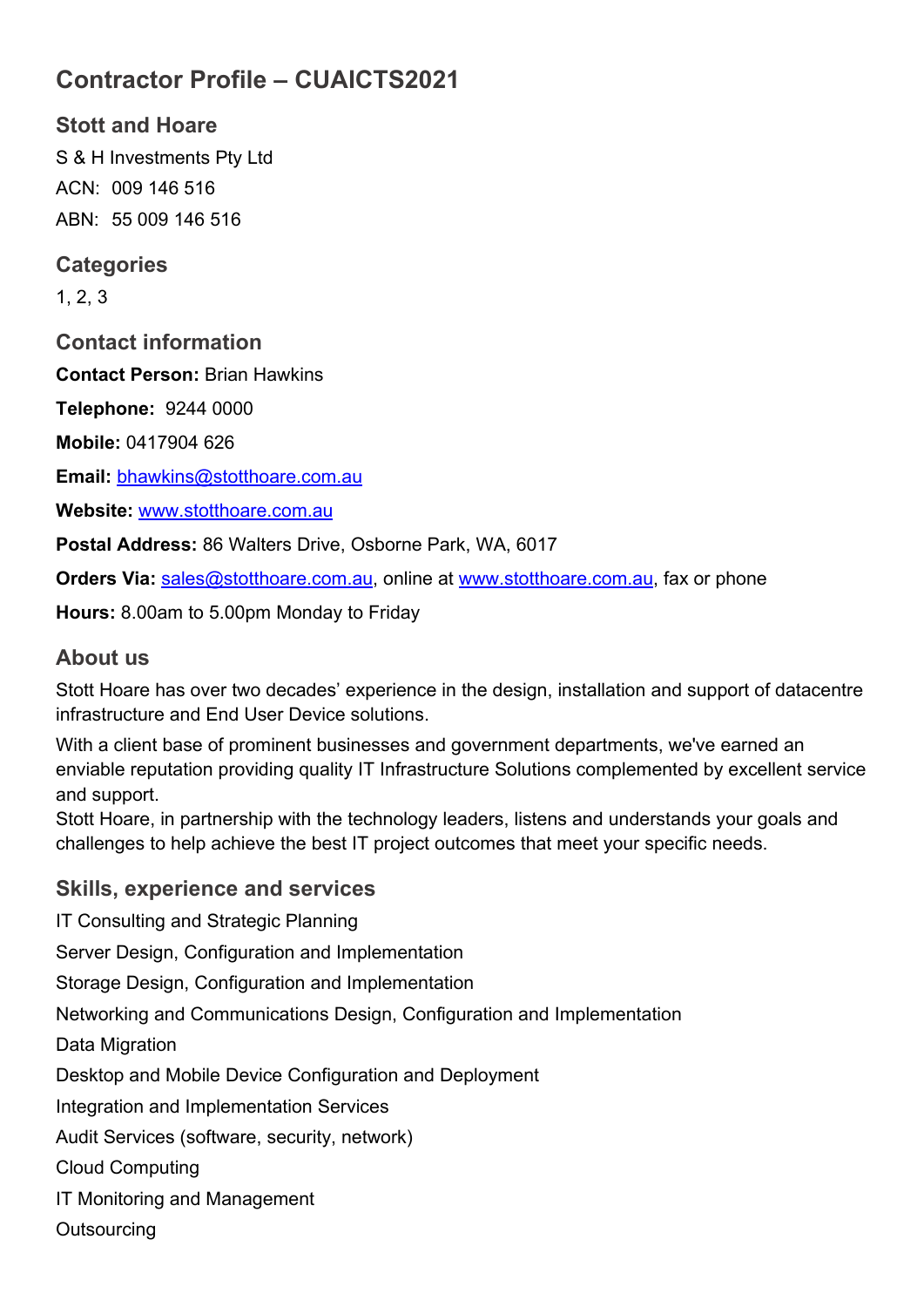Datacentre Infrastructure Backup and Disaster Recovery audits, design and implementation

Project Management

### **Industry partners or affiliations**

Stott Hoare maintains business partner relationships with a number of tier one vendors including

- Microsoft
- VMware
- Veeam
- Lenovo
- Dell/EMC
- HPE
- Nutanix
- Pure
- Cisco
- Palo Alto
- Fortinet
- IBM
- Aruba

## **Industry certifications and/or qualifications**

| <b>Description</b>  | Level/Type    | <b>Acquired since</b> |
|---------------------|---------------|-----------------------|
| <b>IBM</b>          | Partner       | 1990                  |
| Lenovo              | Platinum      | 2005                  |
| <b>HPE</b>          | Gold          | 2013                  |
| Aruba               | Silver        | 2019                  |
| Cisco               | <b>Select</b> | 2013                  |
| <b>VMWare</b>       | Enterprise    | 2009                  |
| <b>Microsoft</b>    | Silver        | 2009                  |
| Veeam               | Silver        | 2015                  |
| <b>Nutanix</b>      | Partner       | 2017                  |
| Pure                | Partner       | 2017                  |
| Dell/EMC            | Platinum      | 2018                  |
| AS/NZS ISO9001:2015 |               | 2015                  |

## **Major clients**

Department of Education WA

Public Transport Authority

City of Gosnells

**Bankwest** 

Cooperative Bulk Handling

ABN Group

Telco Services Australia Group